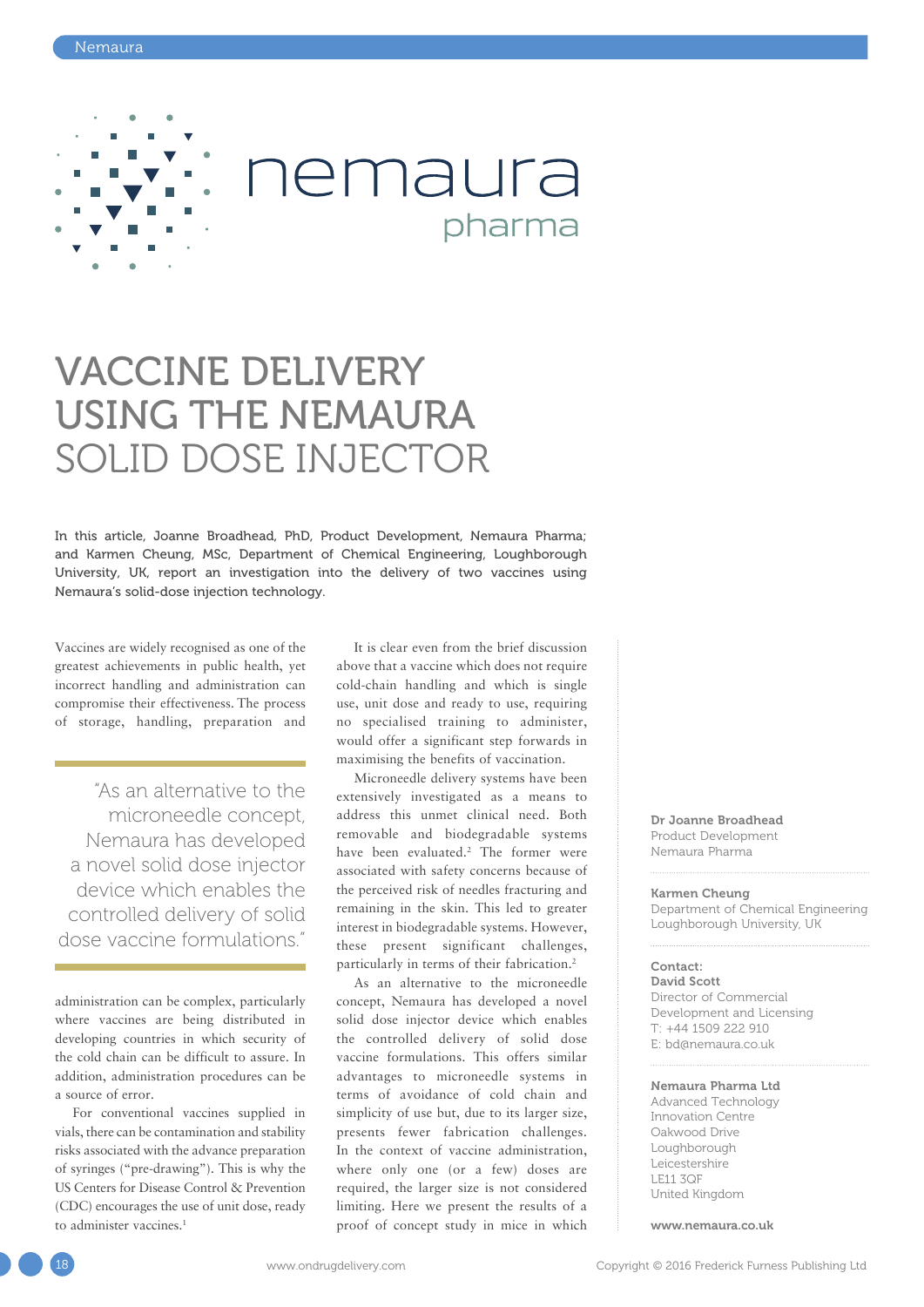

Figure 1: Prototype Nemaura solid dose delivery device.



Figure 2: Delivery using the Nemaura solid dose delivery system. Needle is inserted into the skin to the desired depth, pellet accompanies needle into the skin then needle is removed leaving the solid micro-dose formulation inside the skin.

a prototype device was used to deliver a tetanus vaccine and a diphtheria, tetanus and pertussis (DTaP) vaccine.

# NEMAURA SOLID DOSE DELIVERY DEVICE

Figure 1 shows a prototype version of the Nemaura solid dose delivery device. The principle is based upon the initial insertion of a super sharp stainless steel needle to breach the tough outer barrier of the skin followed by delivery of the solid dose formulation in pellet form which is inserted alongside the needle. The needle is subsequently retracted leaving the solid dose formulation in the skin (Figure 2). In this particular prototype, a frustoconical-shaped pellet was used but various pellet geometries are feasible.

The device design can be adapted to allow the solid-dose formulation to be inserted efficiently into the skin either intradermally or subcutaneously depending on the dosing requirements. The device is designed to be easy to administer and includes safety features such as the complete retraction of the needle into the device following insertion of the solid-dose pellet, thus reducing the risk of needlestick injuries.

# IN VIVO PROOF-OF-CONCEPT STUDY

A proof-of-concept study in mice provided a preliminary evaluation of the immunogenicity of the solid-dose vaccine using a Nemaura prototype solid-dose injector.

"The study reported here is an encouraging step forward in developing a vaccine delivery system which is straightforward to manufacture, a lowcost disposable system, easy to use and avoids the problems associated with cold-chain delivery of vaccines, and potentially other biologics."

# MATERIALS

Tetanus vaccine was selected for one arm of the study. Freeze-dried inactivated tetanus toxoid was purchased from the National Institute for Biological Standards and Control (NIBSC; Potters Bar, UK).

Infanrix® vaccine (sourced from GSK) was used for the DTaP arms of the study. The DTaP vaccine contains tetanus toxoid, pertussis and diphtheria and is a component of the childhood vaccination programme. This vaccine is supplied as a liquid and was converted to a dry state by freeze-drying with suitable excipients. Pharmacopoeiagrade excipients were obtained from reputable excipient suppliers.

# **METHODS**

**Manufacture & Characterisation of Pellets** An optimised excipient blend was developed which, when compressed, resulted in pellets with physical properties in the desirable range. Excipients were selected based on their suitability for use in parenteral products.

Freeze-dried vaccine formulations were incorporated into the optimised excipient blend using geometric mixing. The soliddose formulations were individually compressed into pellets using a bespoke direct compression micro-press. The pellets had a base diameter of 1.6 mm, a tip diameter of 0.8 mm and a height of 2 mm (approximate dimensions). The average mass was approximately 4 mg. Compressed solid-dose pellets were mounted on the prototype device and packaged in a nitrogen environment using a moisture-impermeable barrier material.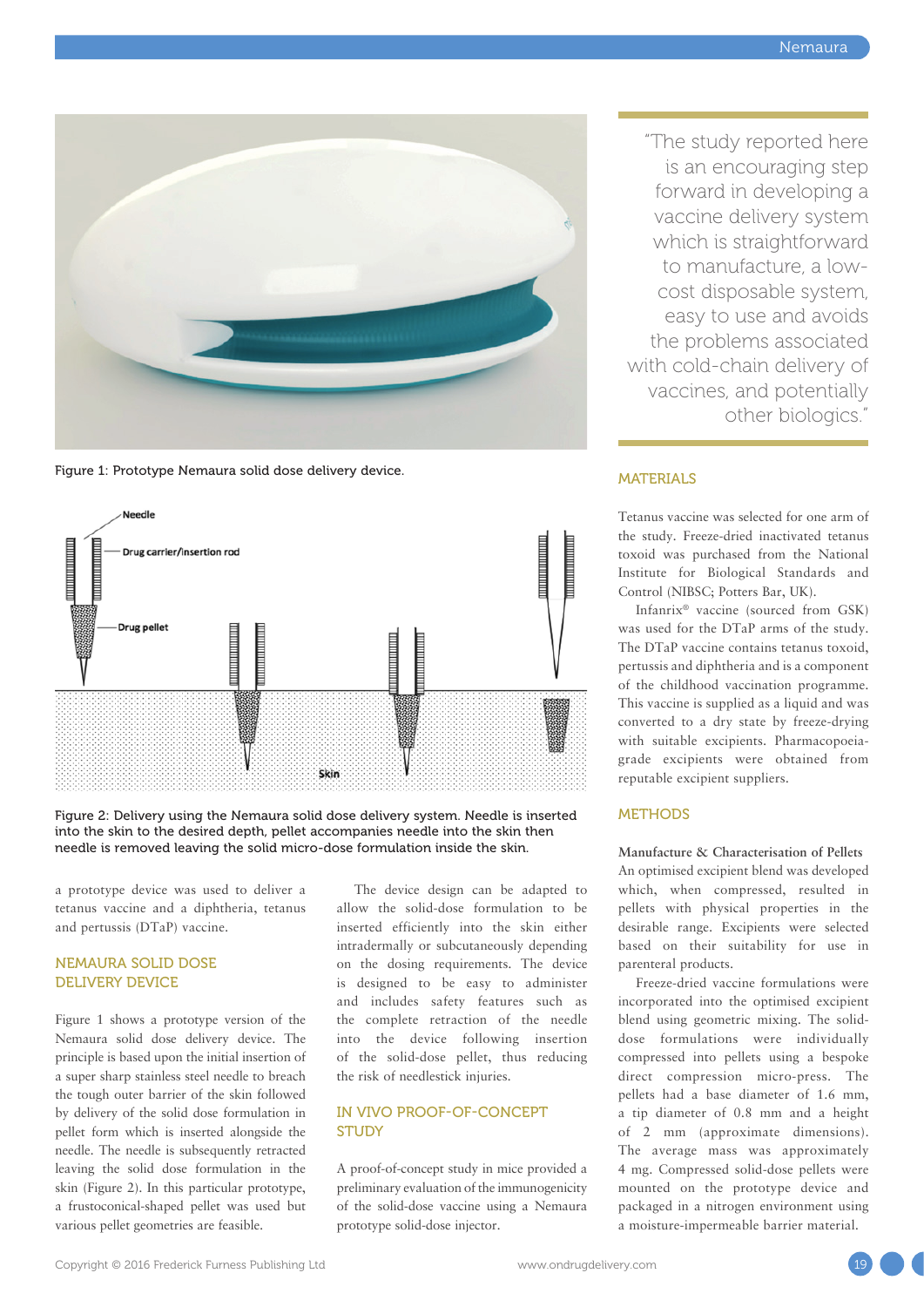| Solid Dose Pellet<br><b>Formulation</b> | <b>Test Conducted</b> |                               |  |  |
|-----------------------------------------|-----------------------|-------------------------------|--|--|
|                                         | Hardness (N) (SD)     | Disintegration (seconds) (SD) |  |  |
| High Dose Tetanus Pellet                | 6.44(0.68)            | 27.5(5.24)                    |  |  |
| Low Dose Tetanus Pellet                 | No data1              | No data1                      |  |  |
| Placebo Pellet                          | No data1              | 53.0 (7.86)                   |  |  |
| <b>DTaP</b> Formulation One             | 7.88(1.82)            | 49.0 (19.70)                  |  |  |
| <b>DTaP Formulation Two</b>             | 6.48(1.78)            | 96.0(21.63)                   |  |  |

Table 1: Hardness and disintegration data.

| <b>Test Conducted</b>            | Time point (weeks) at temperatures |                |                |                |                |  |
|----------------------------------|------------------------------------|----------------|----------------|----------------|----------------|--|
|                                  | $25^{\circ}$ C                     |                |                | $40^{\circ}$ C |                |  |
|                                  | $\bf{0}$                           | $\overline{2}$ | $\overline{4}$ | $\overline{2}$ | $\overline{4}$ |  |
| Hardness $(N)(SD)$               | 6.21(1.25)                         | 4.59(1.06)     | 5.32(1.06)     | 3.13(0.61)     | 5.04(1.53)     |  |
| Disintegration<br>(seconds) (SD) | 75.67 (15.16)                      | Not tested     | 54.67 (2.66)   | Not tested     | 55.4(2.41)     |  |

Table 2: Hardness and disintegration stability data.



Figure 3: Tetanus immune response (Tetanus Study). The state of the state of the state instructions.

Tetanus pellets were formulated at a "high" dose (2.5 Lf units, equivalent to ¼ of a human dose) and a "low" dose (0.625 Lf units). Relatively high doses were selected because of the lack of adjuvant in the tetanus formulations.

DTaP pellets contained all the components of the original Infanrix® vaccine including the adjuvant. Two different freeze-dried formulations, containing different stabilisers, were used in the manufacture of the pellets. Pellets contained approximately 2% of the normal human dose of all components.

Pellet hardness was evaluated using a MultiTest 2.5-i compression instrument (Mecmesin, Slinfold, UK). Friability was evaluated using an in-house friability tester and disintegration time was determined by measuring the time taken for an individual pellet to disintegrate in 1 ml of water.

# **Immunogenicity Study**

The immunogenicity study was conducted at a third-party CRO site. For tetanus arms, pellets were administered to ten mice in each dose group. For DTaP arms, 20 mice per dose group were used as each mouse could only provide sufficient serum for two ELISA assays.

Control groups for the tetanus study were administered reconstituted pellets or an equivalent dose of reconstituted, freezedried tetanus toxoid as supplied from NIBSC. Control groups for the DTaP study were administered an equivalent dose of reconstituted freeze-dried vaccine or an equivalent dose of Infanrix®. A constant dosing volume of 500 µL was used for all control groups. Animals were dosed on day 0 (prime) and day 28 (boost). Blood samples were taken on days 21 and 42.

The pellets were inserted into the skin of the lower back of the mouse in a lateral direction to ensure the pellet was administered subcutaneously. Daily physical and general behaviour of the mice throughout the study was monitored including weight, faecal matter and general movement. Body weight and feed intake of all the animals was evaluated weekly. No mortalities occurred during the study.

ELISA kits (GenAsia Biotech, Shanghai, China) were used to determine the antibody response to the administered vaccine solid dose pellets. Samples from all test animals except the naïve (untreated) control group were diluted five-fold prior to assay. The ELISA assays were performed according to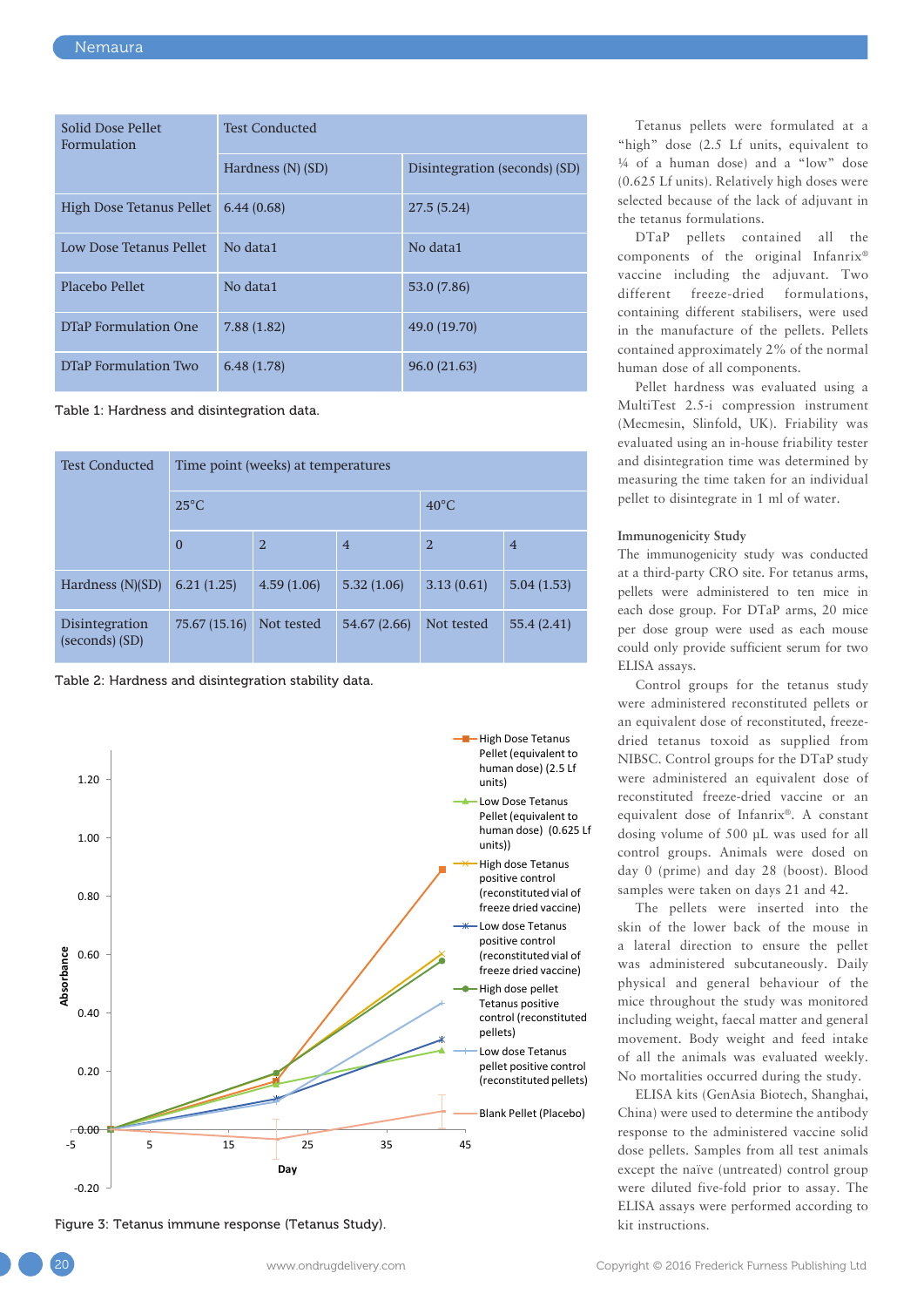## **RESULTS**

### **Physical Properties of Pellets**

Hardness and disintegration data for sample pellets are shown in Table 1. Previous Nemaura data indicated that a hardness of 3N was sufficient for skin penetration. All tested pellets were sufficiently hard and disintegrated rapidly. Only one pellet was noted to break during the course of the immunogenicity study.

Table 2 provides physical stability data for pellets stored at 25°C and 40°C. Friability testing was also performed and less than 3% weight loss was observed for all tested pellets. This study was conducted using the DTaP Formulation Two pellets and provided assurance that the pellets were sufficiently robust to withstand storage and shipping conditions.

### **Animal Observations**

Basic observations of the animals were determined to be normal. No mortality occurred and the weight gain of the mice was normal. Minor observations of erythema and oedema were noted at the injection site.

#### **a) Immunogenicity: Tetanus Study**

Figure 3 shows the anti-tetanus immune response. The results are expressed as an optical density value and are adjusted for the negative control (naïve mouse). Values for blanks, positive and negative assay controls were very similar at both 21 and 42 days enabling the 21- and 42-day data to be directly compared.

The results clearly show that there is an increased effect at day 42 compared with day 21 with all the high-dose groups showing a stronger response than the low-dose groups. The high-dose tetanus pellet gave a stronger response than both positive controls (reconstituted pellets and reconstituted freeze-dried vaccine) which could suggest a dose-sparing effect associated with the solid formulation. However, further studies are required to evaluate this further. All dose groups show a clear response compared with the placebo group.

#### **b) Immunogenicity: DTaP Study**

Figures 4 to 7 show the immune responses to the DTaP pellets. As for the tetanus study, the results are expressed as an optical density value and are adjusted for the negative control.

The anti-tetanus signal was weaker for the triple vaccine compared with the tetanus



Figure 4: Tetanus immune response (DTaP Study).



Figure 5: Diphtheria immune response (DTaP Study).